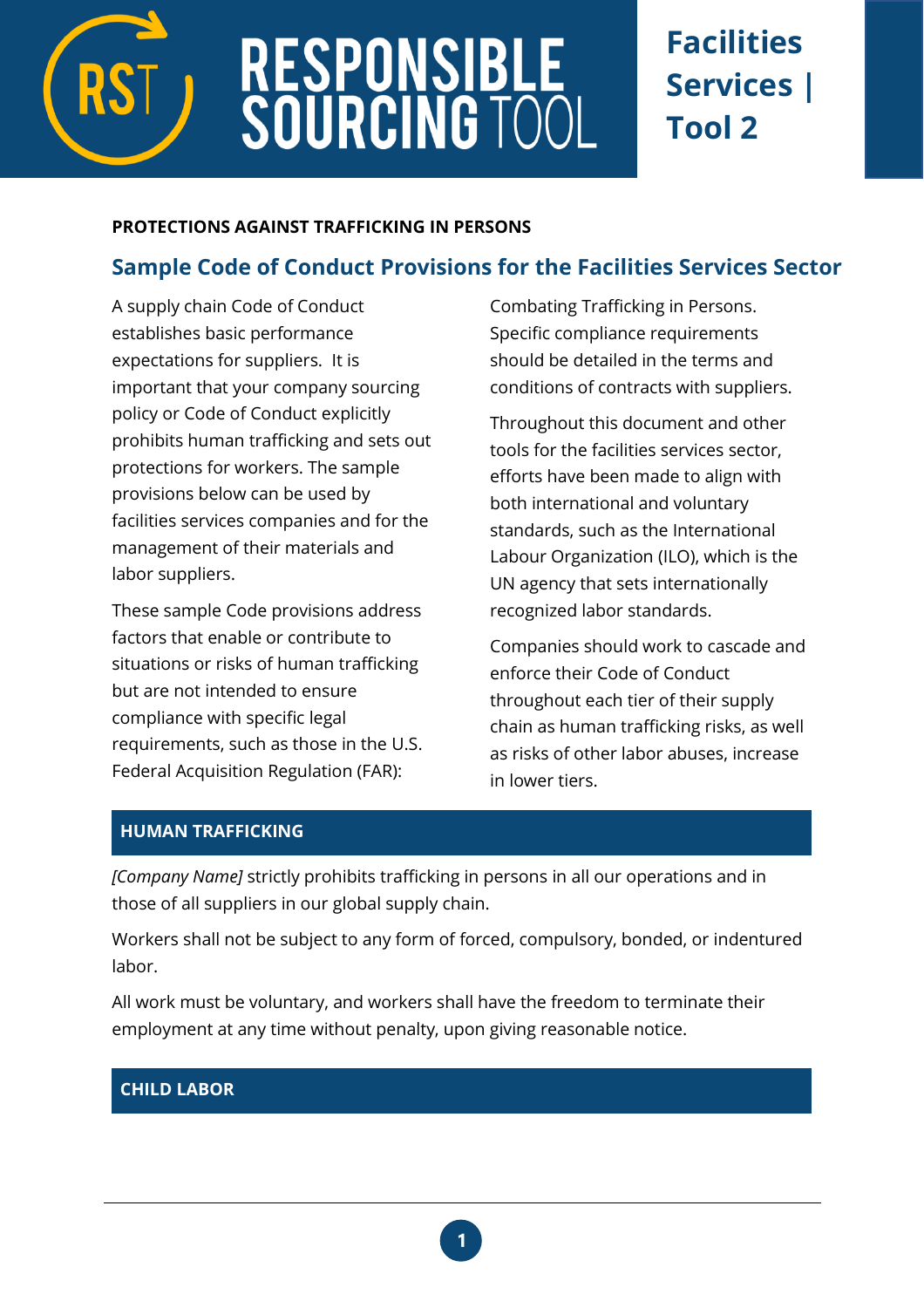

Child labor is strictly prohibited. Child labor refers to work by any person under the age of 15, **or** under the legal age for completion of compulsory education, **or** under the legal minimum age for employment according to national law, whichever is higher.

No worker under the age of 18 may be hired for tasks that are hazardous to the physical, emotional, or intellectual development of the child, including night shifts, overtime work, and working with hazardous materials and equipment.

#### **RECRUITMENT FEES AND TRANSPORTATION EXPENSES**

Workers shall not be charged any fees or costs for recruitment as defined by the ILO $^{\rm 1}$ , directly or indirectly, in whole or in part, including costs associated with travel to the receiving country and processing official job-related documents and work visas in both home and host countries.

Workers shall be provided with return transportation to their country of origin or compensation for the cost of return transportation to their country of origin upon completion of their employment contract.

#### **HEALTH, SAFETY, AND WELLBEING**

Employers shall ensure that their workers are provided with safe and hygienic working and living environments in accordance with prevailing industry standards and legal requirements. This means:

- Accidents and incidents shall be prevented by the identification, evaluation, and control of health and safety hazards associated both with the employer's operations and place(s) of work.
- Health and safety hazards shall be controlled following the control hierarchy of elimination, substitution, engineering controls, and administrative controls.
- Suitable personal protective equipment shall be provided and used when hazards cannot be adequately controlled by other means.
- Workers shall be trained on general health and safety issues and procedures and on the specific hazards associated with their jobs and those present in the place of work.

<sup>1</sup> [Fair recruitment initiative: General principles and operational guidelines for fair recruitment](https://www.ilo.org/global/topics/labour-migration/publications/WCMS_536755/lang--en/index.htm)  [and definition of recruitment fees and related costs \(ilo.org\)](https://www.ilo.org/global/topics/labour-migration/publications/WCMS_536755/lang--en/index.htm)

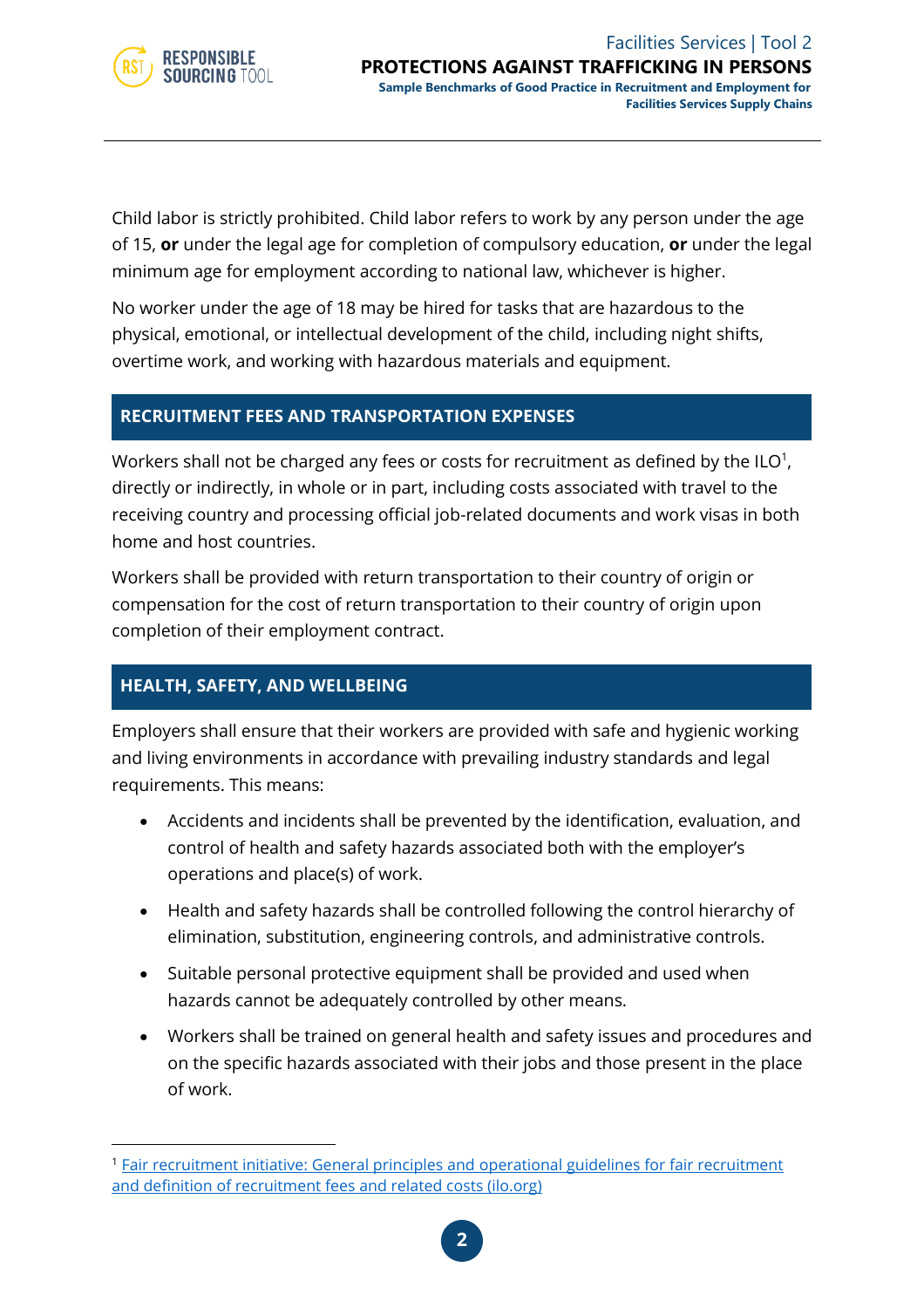

- Emergency preparedness and response plans shall be established to address likely emergency situations.
- Appropriate first aid and subsequent medical treatment shall be provided to injured or ill workers in order to allow them to effectively recover from their injuries and illnesses and return them to their original job assignments.
- Worker exposure to chemical, biological, and physical agents will be routinely evaluated and controlled to prevent occupational disease.
- Worker accommodation and food storage, preparation, and dining areas shall be clean, safe, and hygienic.

## **CONTRACTS OF EMPLOYMENT**

Written contracts of employment shall be provided to workers in their native language or a language the workers understand, clearly indicating their rights, responsibilities, and conditions of employment, including wages and rates of pay, benefits, working hours, locations of the work, transportation to and from work site (if applicable), living conditions, housing and associated costs, work-related hazards, and other working and employment conditions.

Migrant workers shall be provided with a copy of their employment contract at least five days prior to deployment.

If workers are employed as day laborers, they shall receive a notice outlining the conditions of the day's job each day they start a new job in advance of beginning the work.

Workers with difficulty understanding the written contract shall be provided a verbal explanation of the contract's terms and conditions.

The practice of contract substitution or use of supplemental agreements by the employer to replace an original contract or any of its provisions with a new contract or terms that are less favorable to the worker is strictly prohibited.

The required notice period for workers to terminate their contracts before the contracted end date shall not exceed one month or as specified by local law, whichever is shortest.

Workers shall not be penalized for early termination of their employment contract upon giving the required notice.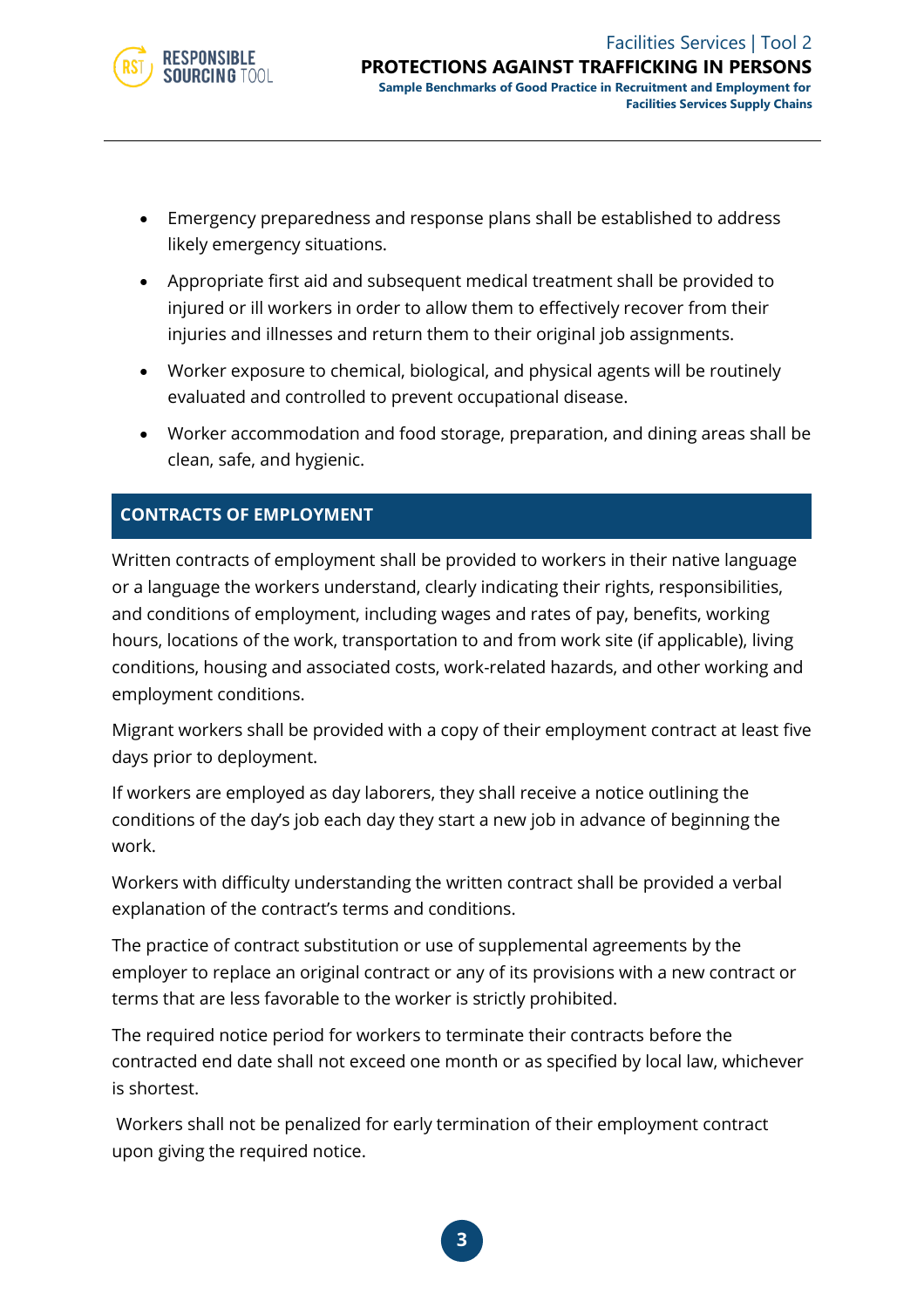

The notice period shall be waived for situations in which the worker has suffered harassment or abuse, or other forms of severe labor rights abuse, or is a victim of trafficking in persons. In this case, the employer shall still be responsible for paying the cost of return transportation to the country of origin for the affected worker.

#### **RETENTION OF PERSONAL DOCUMENTS**

Confiscating, destroying, withholding, or otherwise denying workers' access to their identity or immigration documents, including work permits and travel documentation (e.g., passports), is strictly prohibited.

Workers must be in possession of their personal documents at all times or provided with individual, secure, and lockable storage for their identification documents and other valuables or equivalent system that ensures their documents are immediately accessible to them.

#### **BONDS and DEPOSITS**

Workers shall not be required to post bonds, lodge monetary deposits, make security payments, or have any portion of their pay withheld at any time as a condition of obtaining or retaining employment.

Workers shall not be held in debt bondage or forced to work in order to pay off a debt.

#### **HUMANE TREATMENT**

The workplace shall be free of any form of harsh or inhumane treatment.

Disciplinary policies and procedures shall be clearly defined and communicated to all workers and shall not include any inhumane disciplinary measures, including any corporal punishment, mental or physical coercion, or verbal abuse of workers.

The use or threat of physical or sexual violence, harassment, or intimidation against a worker, his or her family, or close associates, is strictly prohibited. Migrant workers and their family members shall not be threatened with denunciation to authorities as coercion to take or maintain employment.

Disciplinary procedures shall not include wage deductions, reductions in benefits, ineligibility for bonuses and overtime, or compulsory labor.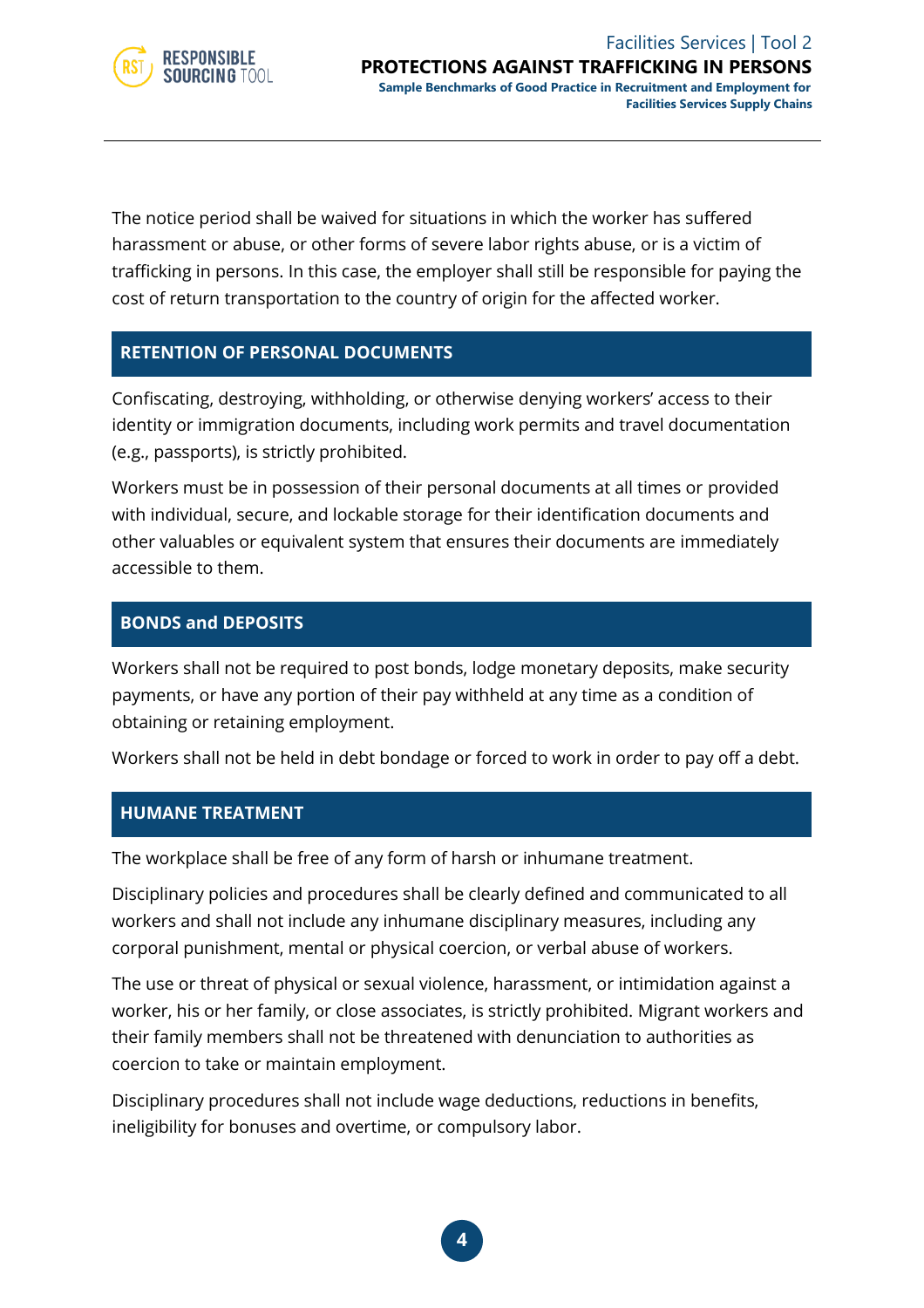

#### Facilities Services | Tool 2 **PROTECTIONS AGAINST TRAFFICKING IN PERSONS**

**Sample Benchmarks of Good Practice in Recruitment and Employment for Facilities Services Supply Chains**

#### **WORKPLACE EQUALITY**

All workers, irrespective of their nationality, ethnicity, race, gender, gender identity, or legal status, shall be treated fairly and equally.

Condition of work for migrant workers shall be no less favorable than those provided country nationals, including but not limited to wages, benefits, and accommodations.

#### **WAGES AND BENEFITS**

All workers shall be paid at least the minimum wage required by applicable laws for all hours worked and shall be provided all legally mandated benefits.

Wage payments shall be made at regular intervals and directly to workers, in accordance with applicable law, if any, and shall not be delayed, deferred, or withheld.

Wage deductions must not be used to keep workers tied to the employer or their jobs.

Only deductions, advances, and loans authorized by national law are permitted and, if made or provided, shall only be taken with the full consent and understanding of workers.

Information shall be provided to workers at the time of their hire about hours worked, rates of pay, frequency of wage payments, and the calculation of legal deductions.

If wages are determined based on production quotas or piece rates, the pay rate shall allow workers to earn at least minimum wage within the normal working hours without having to work overtime or unpaid extra hours.

All workers must retain complete control over their earnings and bank accounts.

#### **WORKING HOURS**

Workers shall not be required to work more than the number of hours permitted by national law. Where the law is silent, normal working hours shall not exceed eight hours per day and 48 hours per week, and total working hours including overtime shall not exceed 60 per week.

All overtime shall be purely voluntary, including overtime work, unless part of a legally recognized collective bargaining agreement.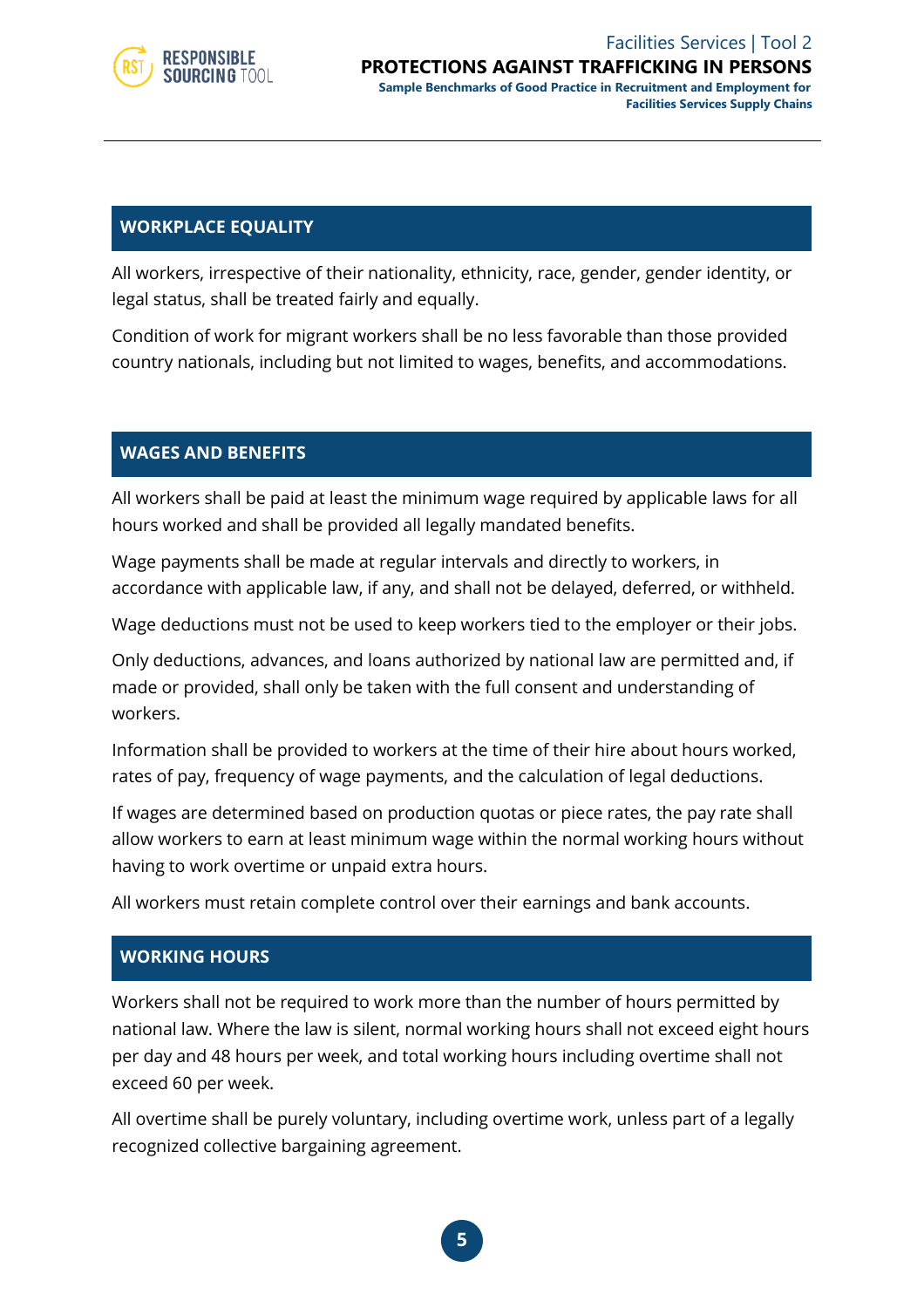

No worker shall be made to work overtime under the threat of penalty, dismissal, or denunciation to authorities.

No worker shall be made to work overtime as a disciplinary measure, or for failure to meet production quotas.

All workers shall be given at least one full day of rest (24 continuous hours) after every six days of work.

Mandatory meetings, trainings, or other required activities that occur before, during, or after normal working hours, shall be compensated as time worked.

#### **FREEDOM OF MOVEMENT AND PERSONAL FREEDOM**

Workers' freedom of movement shall not be unreasonably restricted.

Workers shall have unrestricted access to basic necessities such as potable drinking water and toilets during both working and non-working hours at the work site or in employer-provided or -arranged housing.

Workers shall not be physically confined to the workplace or employer- or recruiteroperated residences; nor shall any other coercive means be used to restrict workers' freedom of movement or personal freedom.

Mandatory residence in employer-provided or -arranged facilities shall not be made a condition of employment unless required by law.

Migrant workers may change employers without requiring permission from their employer or, if applicable, their recruiter, subject to restrictions of local law.

#### **GRIEVANCE PROCEDURES**

Workers shall have access to an effective, confidential grievance process that ensures that any worker, acting individually or with other workers, can submit a grievance without suffering any prejudice or retaliation of any kind.

The grievance procedure shall include an appeals process for workers who disagree with how a grievance is resolved.

The grievance process shall be available from the point of recruitment.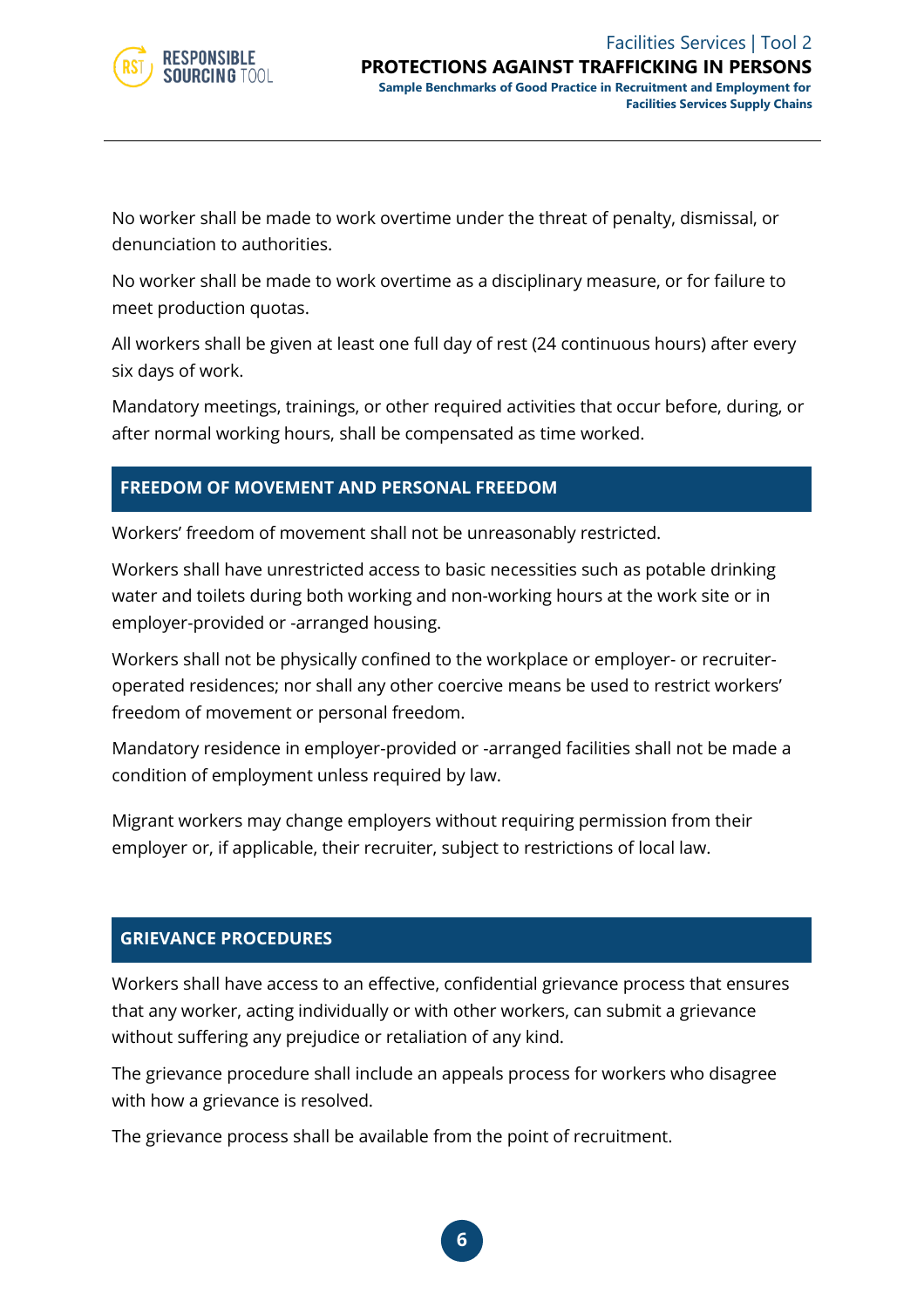

Grievance mechanisms shall be available in workers' native language or a language the workers understand.

#### **PRIVATE EMPLOYMENT AGENCIES AND LABOR RECRUITERS**

Workers should be hired directly whenever possible.

When subcontracting of recruitment and hiring is necessary, labor agencies engaged must operate legally, demonstrate that they are certified or licensed by the competent authority in their country of operation, respect human rights, do not charge recruitment fees or expenses, and do not engage in fraudulent recruitment practices that place workers at risk for human trafficking or sexual exploitation.

The employer shall monitor the performance of agents and recruiters on an ongoing basis to ensure that no deception, fraud and/or coercion in the recruitment, placement, transport, or management of workers takes place.

The recruitment of workers in one country for employment in another country must respect all applicable international human rights and labor standards and adhere to national laws, regulations, and collective agreements of the origin, transit, and destination countries.

Workers must be made aware of their rights and responsibilities at the point of recruitment, including the provisions of this Code, and all applicable laws and regulations of their home country and the country where the work is performed.

#### **FREEDOM OF ASSOCIATION**

In accordance with national law, workers shall not face retaliation for exercising their right to freely associate or bargain collectively, and employers shall have a policy of neutrality towards these efforts.

Employers may not ask about union affiliation during the recruitment process.

When national law prohibits or limits freedom of association and collective bargaining, workers shall have the freedom to form or join alternative worker representative organizations.

#### **EMPLOYEE AWARENESS TRAINING**